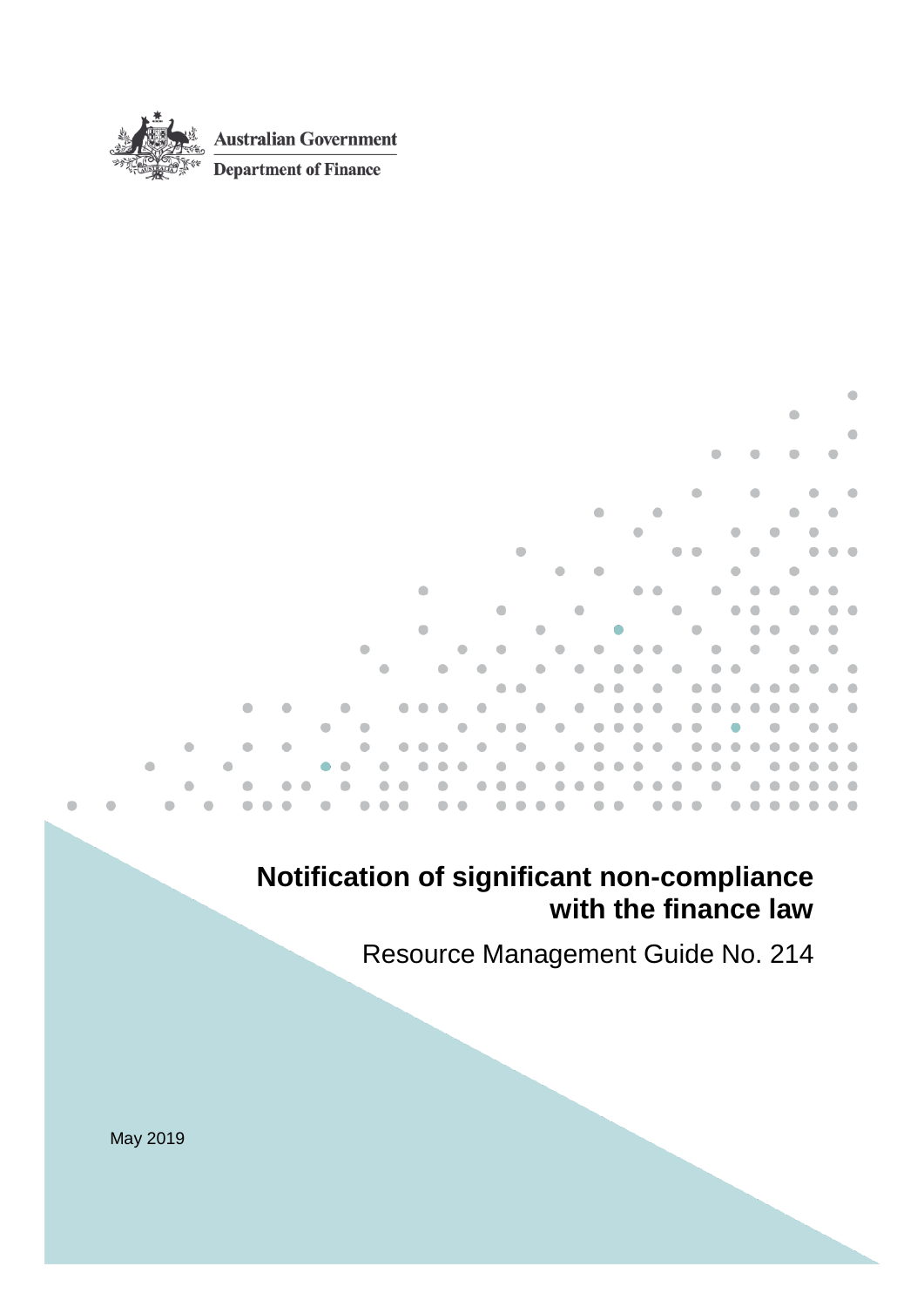© Commonwealth of Australia 2019

ISBN: 978-1-925537-31-4 (Online)

With the exception of the Commonwealth Coat of Arms and where otherwise noted, all material presented in this document is provided under a Creative Commons Attribution 3.0 Australia (*[http://creativecommons.org/licenses/by/3.0/au](http://creativecommons.org/licenses/by/3.0/au/)*) licence.



The details of the relevant licence conditions are available on the Creative Commons website (accessible using the links provided) as is the full legal code for the CC BY 3 AU licence.

#### **Use of the Coat of Arms**

The terms under which the Coat of Arms can be used are detailed on the following website: *[www.dpmc.gov.au/government/its-honour](http://www.dpmc.gov.au/government/its-honour)*.

#### **Contact us**

Please direct questions or comments about the guide to:

**Governance** Governance and APS Transformation Department of Finance 1 Canberra Avenue Forrest ACT 2603

Email: *[pmra@finance.gov.au](mailto:pmra@finance.gov.au)*

The words '**must**', '**required**', '**requires**' and '**requiring**' denote mandatory compliance by accountable authorities/officials. The use of the words 'could', 'may', 'encouraged' or 'consider' convey non-mandatory guidance. The guidance to which these words relate may or may not be applied by accountable authorities/officials in their approach to resource management, depending on the operating circumstances of the entity and its appetite for risk.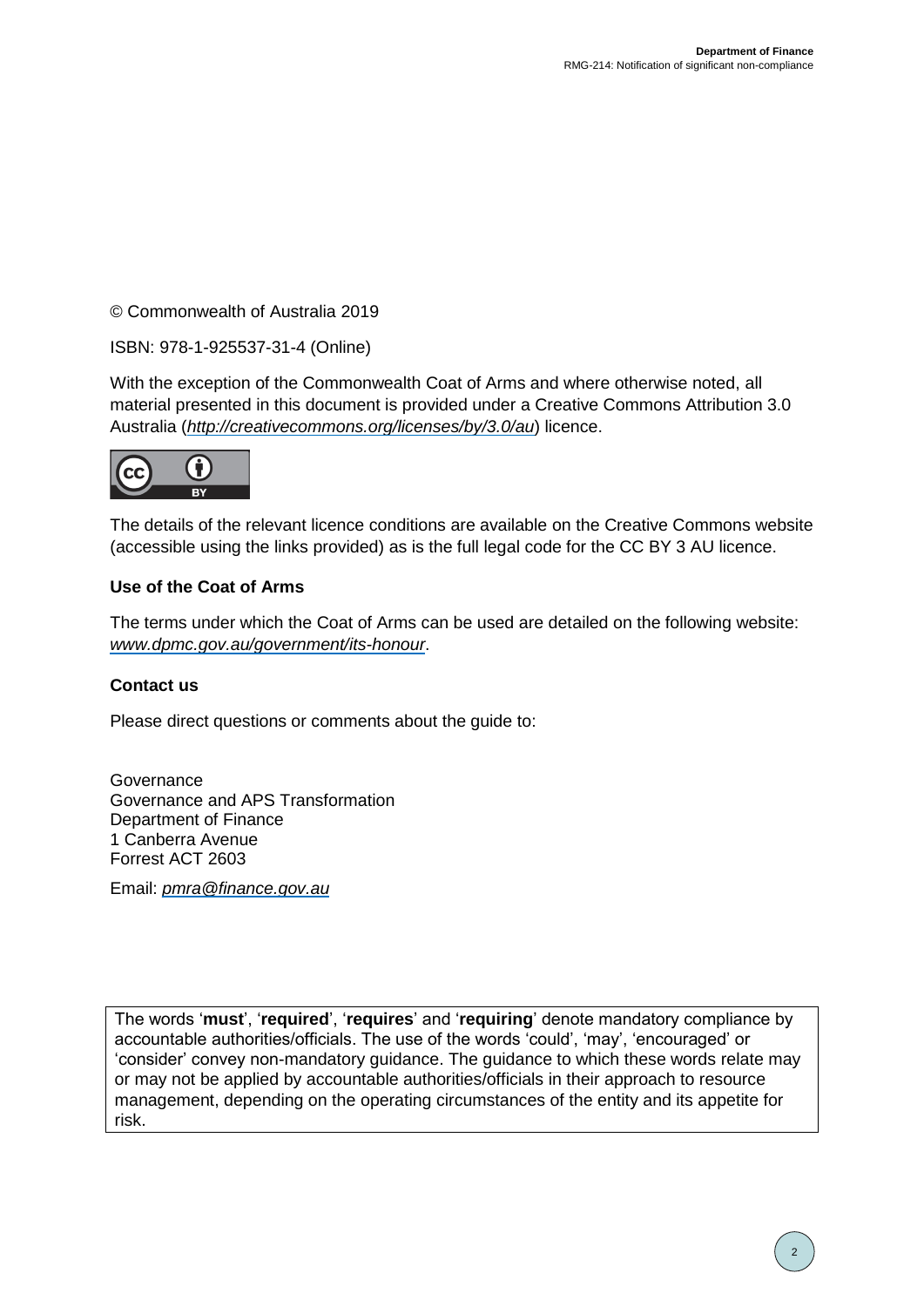# **Contents**

| <b>Purpose</b>                                                            | $\overline{\mathbf{4}}$ |
|---------------------------------------------------------------------------|-------------------------|
| <b>Audience</b>                                                           | 4                       |
| <b>Resources</b>                                                          | 4                       |
| <b>Relevant legislation</b>                                               | 5                       |
| <b>Key points</b>                                                         | 6                       |
| What is the finance law?                                                  | $\overline{7}$          |
| What is "significant" non-compliance with the finance law?                | 7                       |
| What should be reported?                                                  | 9                       |
| Reporting breaches of duties to the Finance Minister                      | 9                       |
| What about matters determined not to be "significant" non-compliance?     | 10                      |
| Process for reporting significant non-compliance                          | 10                      |
| When to report?                                                           | 10                      |
| Format for reporting to the responsible Minister and the Finance Minister | 11                      |
| Additional reporting in the annual report                                 | 12                      |
| <b>Case studies</b>                                                       | 13                      |
| Appendix A - Flow chart                                                   | 18                      |
| Appendix B – Model letter to the Finance Minister                         | 19                      |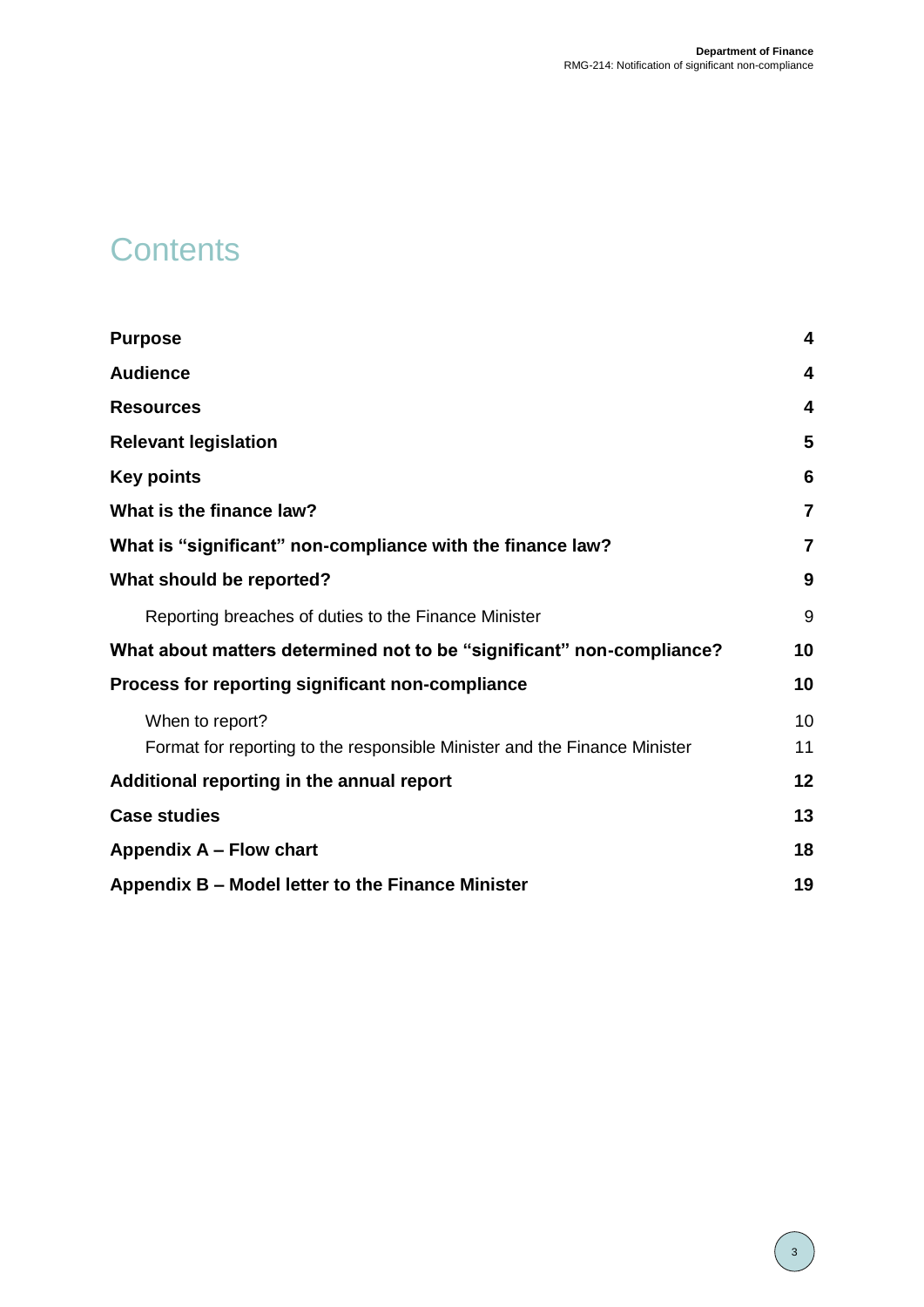# <span id="page-3-0"></span>Purpose

The purpose of this guide is to provide information to Commonwealth entities on how to report significant non-compliance with the finance law under section 19 of the *Public Governance, Performance and Accountability Act 2013* (PGPA Act).

# <span id="page-3-1"></span>Audience

This guide is relevant to officials in non-corporate Commonwealth entities (NCEs) and corporate Commonwealth entities (CCEs) who have compliance responsibilities under the finance law relating to the governance, performance and resource management of their entity.

This guidance is not relevant to Commonwealth companies, as Commonwealth companies are not Commonwealth entities for the purposes of the PGPA Act.<sup>1</sup>

## <span id="page-3-2"></span>Resources

This guide is available on the Department of Finance website at *[www.finance.gov.au](http://www.finance.gov.au/)*.

Other relevant publications include:

- *[RMG No. 135: Annual reports for non-corporate Commonwealth entities](https://www.finance.gov.au/resource-management/performance/)*
- *[RMG No. 136: Annual reports for corporate Commonwealth entities](https://www.finance.gov.au/resource-management/performance/)*
- *[RMG No. 200: Guide to the PGPA Act for Secretaries, Chief Executives or](https://www.finance.gov.au/resource-management/accountability/accountable-authorities/)  [governing boards \(accountable authorities\)](https://www.finance.gov.au/resource-management/accountability/accountable-authorities/)*
- *[RMG No. 201: Preventing, detecting and dealing with fraud](https://www.ag.gov.au/Integrity/FraudControl/Documents/FraudGuidance.pdf)*
- *RMG No. 202: [Audit committees](https://www.finance.gov.au/resource-management/audit-committees/)*
- *[RMG No. 203: General duties of officials](https://www.finance.gov.au/rmg-203/official-duties/)*
- *[RMG No. 206: Model accountable authority instructions \(AAIs\)](https://www.finance.gov.au/resource-management/accountability/accountable-authority-instructions/)*
- *[Commonwealth Fraud Control Framework](https://www.ag.gov.au/Integrity/FraudControl/Pages/FraudControlFramework.aspx)*
- *[Commonwealth Fraud Control Policy](https://www.ag.gov.au/Integrity/FraudControl/Documents/FraudControlPolicy.pdf)*
- *[Commonwealth Risk Management Policy](https://www.finance.gov.au/comcover/risk-management/the-commonwealth-risk-management-policy/)*

<sup>&</sup>lt;sup>1</sup> Section 10, PGPA Act.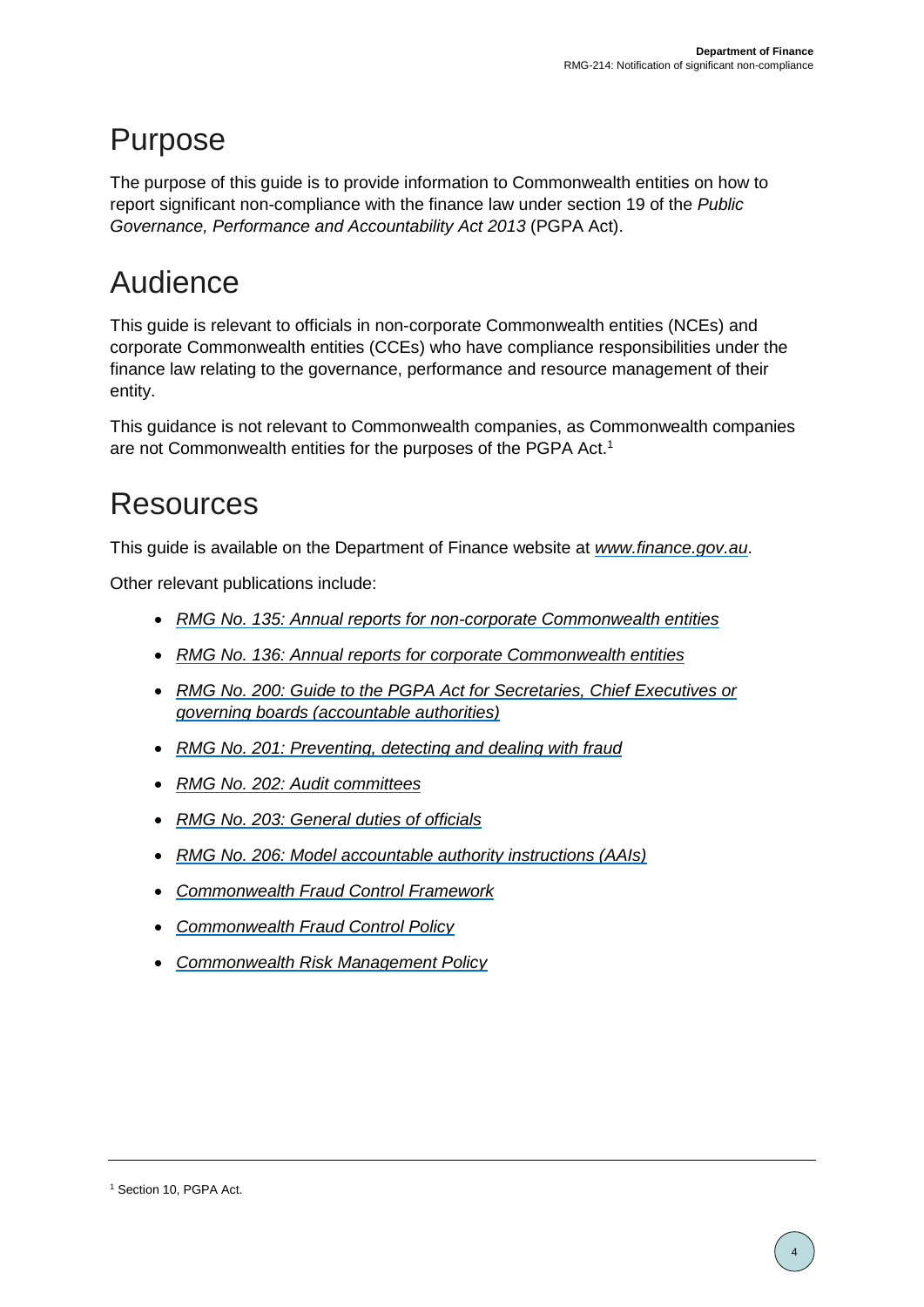# <span id="page-4-0"></span>Relevant legislation

### *Public Governance, Performance and Accountability Act 2013* **(PGPA Act)<sup>2</sup>**

### **Section 8—The Dictionary**

In this Act:

*finance law* means:

- (a) this Act; or
- (b) the rules; or
- (c) any instrument made under this Act; or
- (d) an Appropriation Act.

### **Section 19—Duty to keep responsible Minister and Finance Minister informed**

- (1) The accountable authority of a Commonwealth entity must do the following:
	- (a) keep the responsible Minister informed of the activities of the entity and any subsidiaries of the entity;
	- (b) give the responsible Minister or the Finance Minister any reports, documents and information in relation to those activities as that Minister requires;
	- (c) notify the responsible Minister as soon as practicable after the accountable authority makes a significant decision in relation to the entity or any of its subsidiaries;
	- (d) give the responsible Minister reasonable notice if the accountable authority becomes aware of any significant issue that may affect the entity or any of its subsidiaries;
	- (e) notify the responsible Minister as soon as practicable after the accountable authority becomes aware of any significant issue that has affected the entity or any of its subsidiaries.

### *Public Governance, Performance and Accountability Rule 2014*  **(PGPA Rule)**

**Subdivision A—Annual report for non-corporate Commonwealth entities**

**Section 17AG—Information on management and accountability**

<sup>&</sup>lt;sup>2</sup> Excerpts from the relevant legislation as at 1 April 2019. As legislation changes from time to time, please refer to *www.legislation.gov.au* for the most up-to-date version.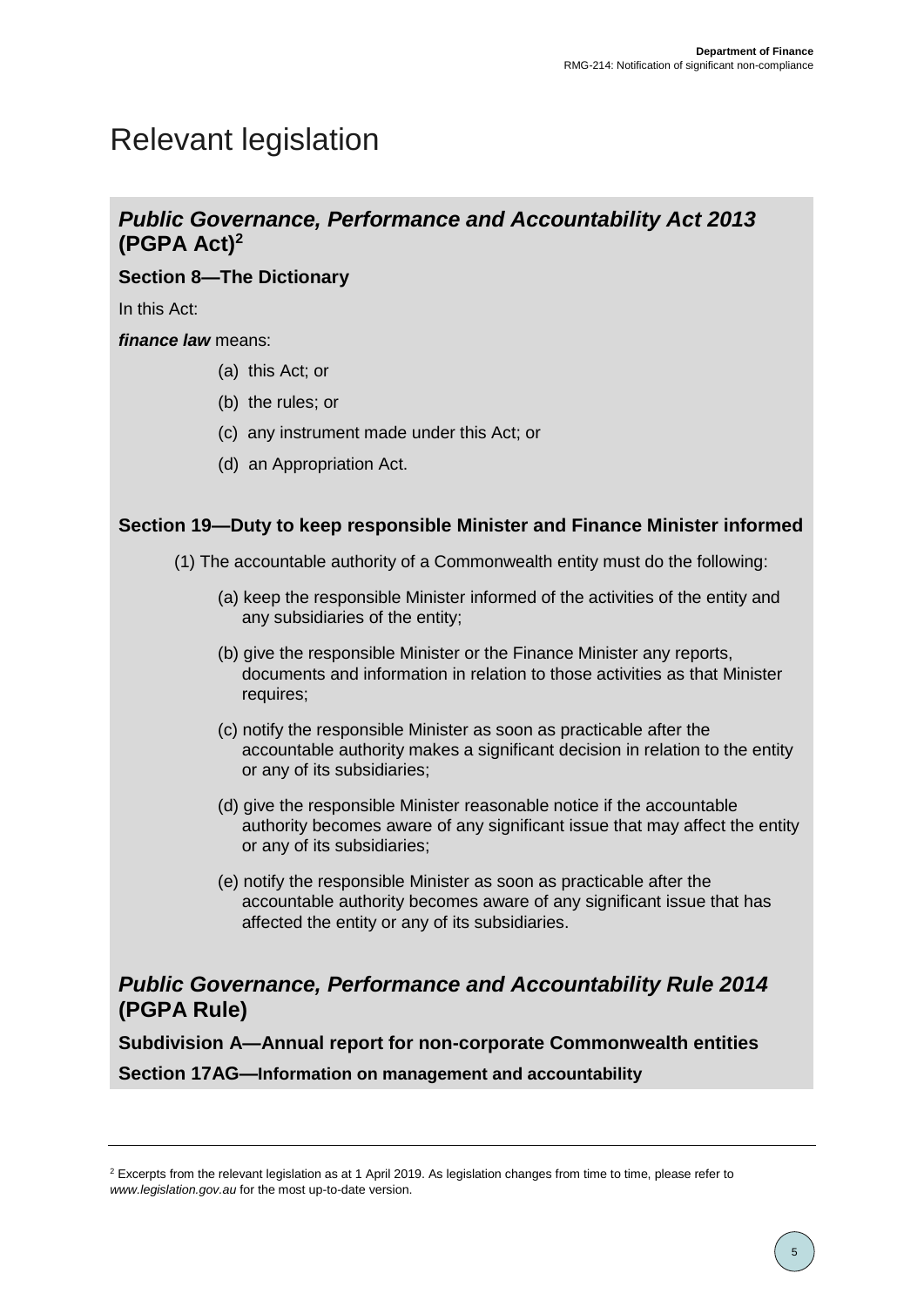

# <span id="page-5-0"></span>Key points

- 1. Accountable authorities of Commonwealth entities are required to notify their responsible Minister, as soon as practicable, of any significant issue that has affected the entity or any of its subsidiaries.<sup>3</sup>
- 2. "Significant issues" notifiable to the responsible Minister include significant non-compliance with the finance law.
- 3. The Finance Minister requires that accountable authorities also notify the Finance Minister of instances of significant non-compliance with the finance law reported to their responsible Minister. 4

<sup>3</sup> Paragraph 19(1)(e), PGPA Act.

<sup>4</sup> Under paragraph 19(1)(b) of the PGPA Act, the Finance Minister requires accountable authorities of Commonwealth entities to notify him of significant non-compliance with the finance law, given that the administration of the PGPA Act is within the Minister's portfolio responsibility and significant non-compliance with the finance law can have negative repercussions on Commonwealth resource management and on the Commonwealth's reputation. Under paragraph 19(1)(b) of the PGPA Act, the Finance Minister can require any reports, documents and information in relation to the activities of an entity and any subsidiaries of an entity.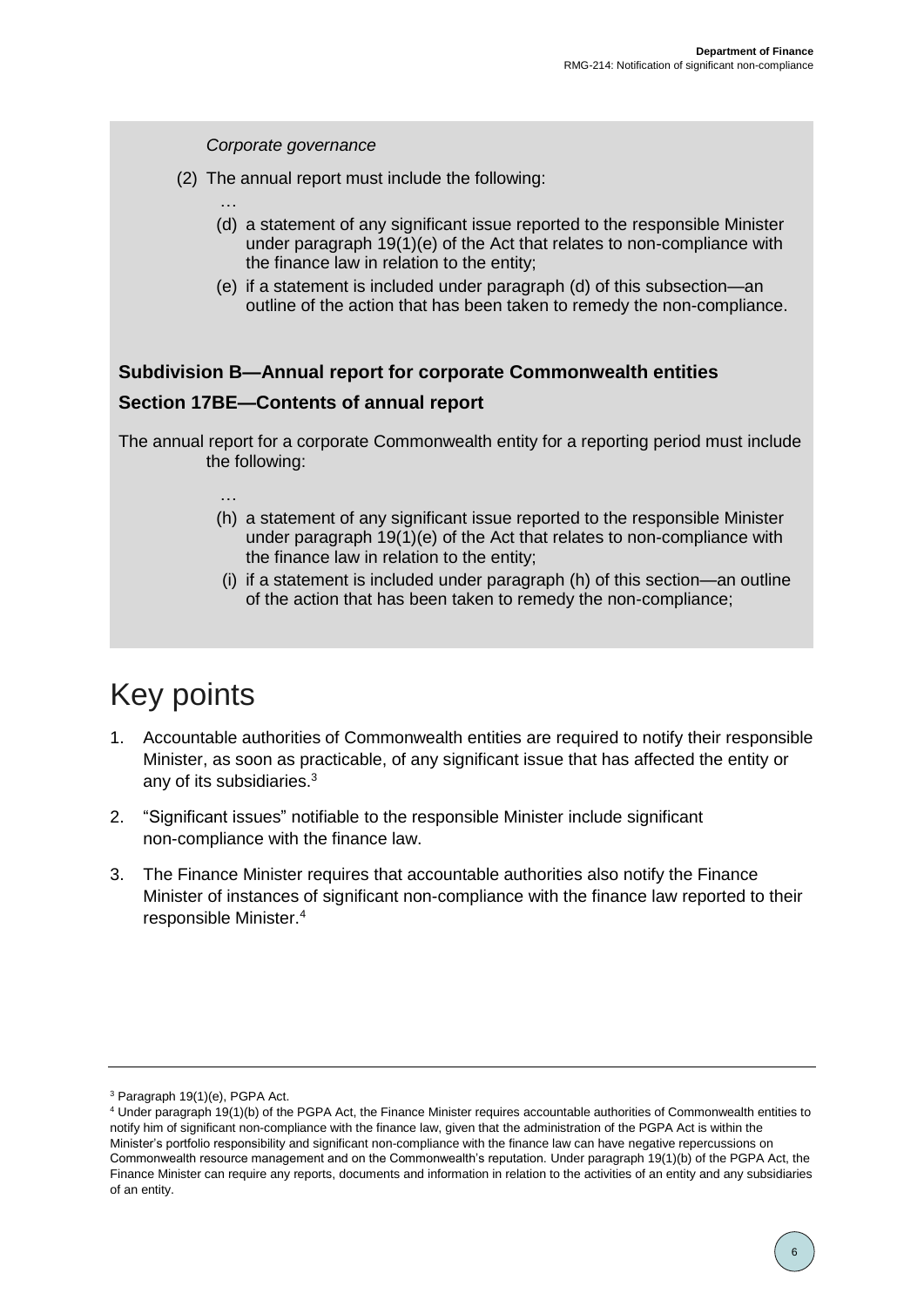- 4. To give effect to this requirement, accountable authorities must notify the Finance Minister of **every** instance of significant non-compliance with the finance law **except** where the significant non-compliance involves breaches of the general duties of officials and there is no connection to the management of public resources.<sup>5</sup>
- 5. Annual reports must include a statement of any non-compliance issues notified to the responsible Minister during the reporting period and an outline of the action taken to remedy the non-compliance. 6

# <span id="page-6-0"></span>What is the finance law?

- 6. For the purpose of the PGPA Act, 'finance law' (as defined in section 8 of the PGPA Act) means:
	- the PGPA Act;
	- the *[Public Governance, Performance and Accountability Rule 2014](https://www.legislation.gov.au/Series/F2014L00911)* (PGPA Rule);
	- the *[Public Governance, Performance and Accountability \(Financial Reporting\) Rule](https://www.legislation.gov.au/Series/F2015L00131)  [2015](https://www.legislation.gov.au/Series/F2015L00131)* (Financial Reporting Rule);
	- any instrument made under the PGPA Act, such as:
		- o the Commonwealth Procurement Rules;
		- o the Commonwealth Grants Rules and Guidelines;
		- o accountable authority instructions issued under section 20A PGPA Act;
		- $\circ$  determinations establishing special accounts under section 78 PGPA Act;
		- o government policy orders issued under section 22 PGPA Act;
		- o delegation instruments made under sections 107-110 PGPA Act;
	- $\bullet$  an Appropriation Act.<sup>7</sup>

## <span id="page-6-1"></span>What is "significant" non-compliance with the finance law?

7. The term "significant" is not defined and carries its natural meaning (i.e. "noteworthy; important; consequential"<sup>8</sup>). It requires the exercise of judgement to determine whether a particular instance of non-compliance is significant.

<sup>5</sup> For example, while the misuse of position to obtain a benefit may constitute a breach of a general duty of officials (and potentially fraud) and may be reportable to the responsible Minister where it constitutes significant non-compliance, it would not need to be reported to the Finance Minister under section 19 of the PGPA Act unless there was a connection to the management of public resources.

<sup>6</sup> Sections 17AG (non-corporate Commonwealth entities) and 17BE (corporate Commonwealth entities), PGPA Rule.

<sup>7</sup> This would also include a Supply Act.

<sup>&</sup>lt;sup>8</sup> Australian Concise Oxford Dictionary, 4<sup>th</sup> ed.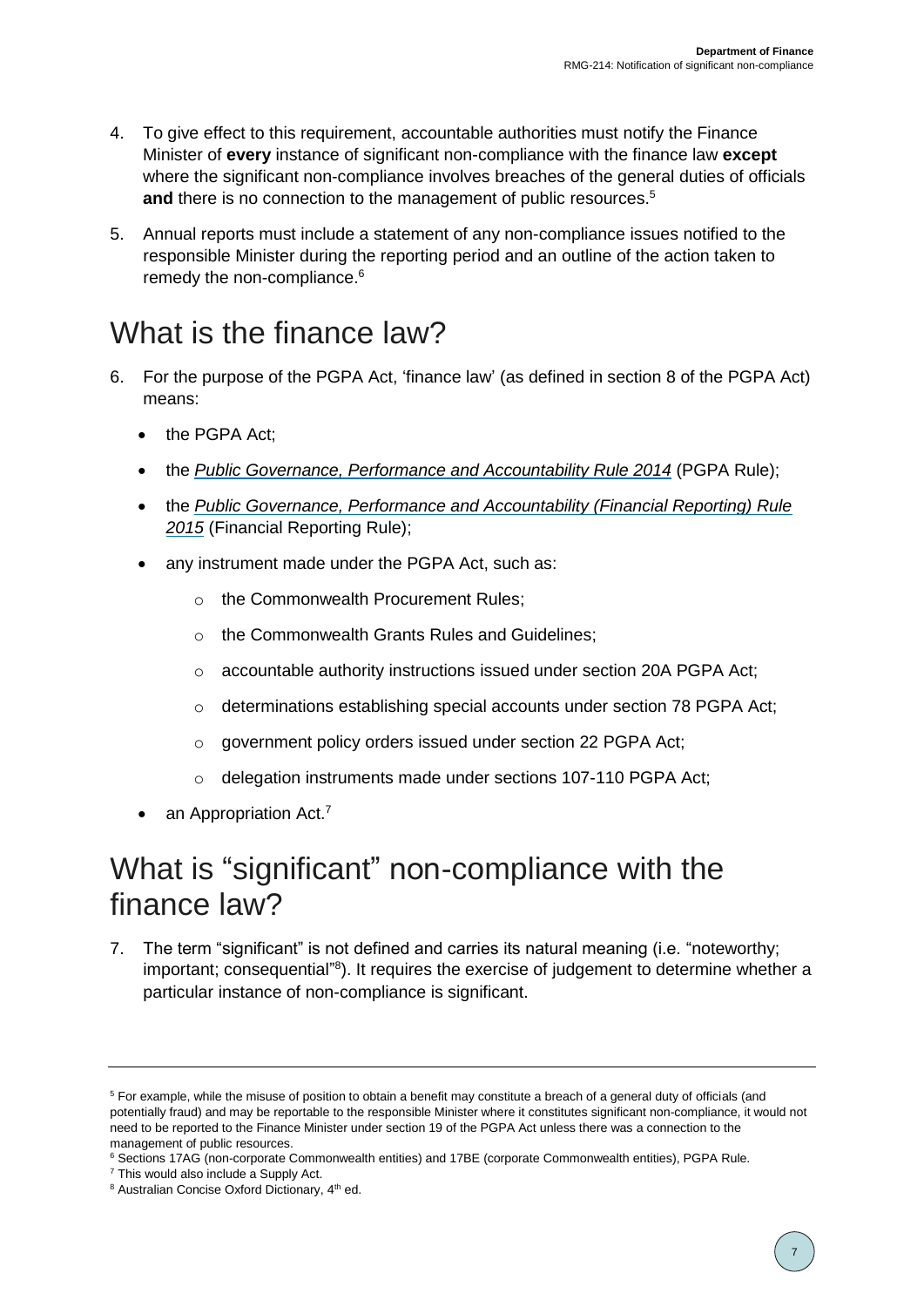- 8. What constitutes significant non-compliance with the finance law is for the accountable authority to determine based on the specific circumstances, the operating context of the entity, and in consultation with the responsible Minister, as appropriate.
- 9. In determining significance, accountable authorities are encouraged to consider:
	- materiality—the importance of the issue relative to the entity's size and operations (including the value and volume of non-compliance);
	- occurrence—whether the non-compliance is "one-off" or systemic; and
	- risk—whether the issue is likely to be politically sensitive, and the likely or actual impact on the reputation, public perception, financial position or financial sustainability of the entity or that of others (bearing in mind that consequences may be non-financial).
- 10. Significant non-compliance with the finance law would generally include (see also **Case Studies**):
	- high volume, high value<sup>9</sup> and/or systemic instances of non-compliance with the Commonwealth Procurement Rules or the Commonwealth Grants Rules and Guidelines;
	- high volume, high value and/or systemic issues reflecting internal control shortcomings (e.g. high volume and/or high value non-compliance with internal approval requirements for arrangements and commitments);
	- serious fraudulent activity by officials (e.g. theft, accounting fraud, making or using false documents);
	- serious fraudulent activity by non-officials (e.g. independent contractors), reflecting internal control shortcomings; or
	- non-compliance issues that have impacted, or are likely to impact, on the entity's financial sustainability, or likely to be of particular political or public interest.
- 11. In addition, this guidance provides several case studies and **Appendix A** provides a flow chart that may be useful in deciding whether to report specific instances of non-compliance.
- 12. Officials should also note that non-compliance with the requirements of the finance law may attract a range of criminal, civil or administrative remedies, including under the *Public Service Act 1999* and the *Crimes Act 1914*.
- 13. Your entity may also be subject to additional requirements to report fraud under the Commonwealth Fraud Control Framework. For further information, refer to *[RMG No.](https://www.ag.gov.au/Integrity/FraudControl/Documents/FraudGuidance.pdf)  [201: Preventing, detecting and dealing with fraud](https://www.ag.gov.au/Integrity/FraudControl/Documents/FraudGuidance.pdf)* and the *[Commonwealth Fraud Control](https://www.ag.gov.au/Integrity/FraudControl/Pages/FraudControlFramework.aspx)  [Framework](https://www.ag.gov.au/Integrity/FraudControl/Pages/FraudControlFramework.aspx)*.

<sup>9</sup> "High volume" and "high value" are not defined in the PGPA Act, and are to be determined in the context of the entity, e.g. the total number of contracts an entity enters into within a financial year.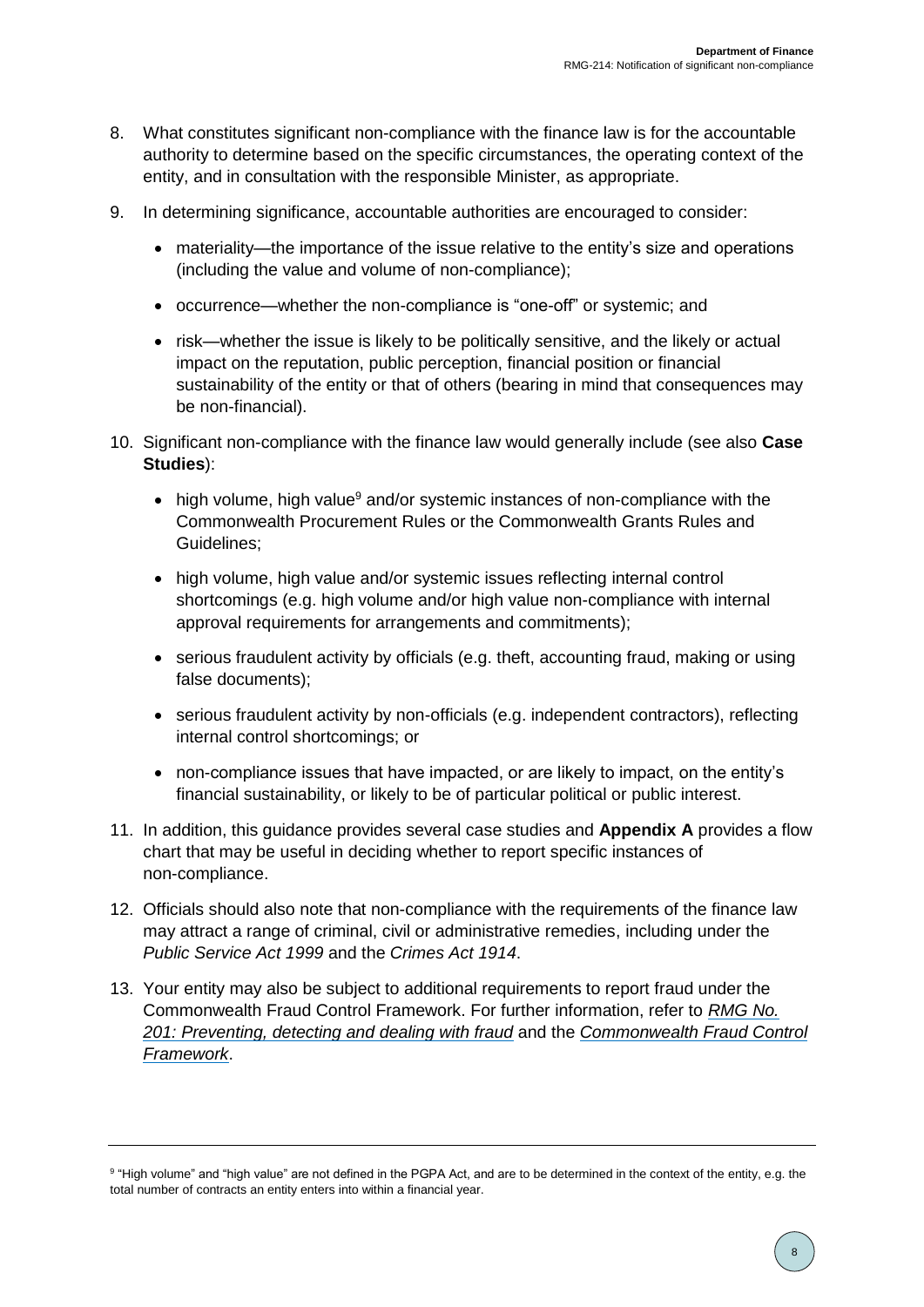## <span id="page-8-0"></span>What should be reported?

- 14. Section 19 of the PGPA Act requires, among other things, that accountable authorities of Commonwealth entities notify their responsible Minister of any significant issue that has affected or may affect the entity.
- 15. However:
	- if a Commonwealth entity has enabling legislation, then subsection 19(1) applies only to the extent that compliance with that subsection is not inconsistent with compliance with that legislation;<sup>10</sup> and
	- section 19 is subject to any Commonwealth law that prohibits disclosure of particular information.<sup>11</sup>
- 16. The Finance Minister requires that accountable authorities of Commonwealth entities notify the Finance Minister of any significant non-compliance with the finance law by their entities also reported to their responsible Minister. 12
- 17. To give effect to this requirement, accountable authorities must notify the Finance Minister of **every** instance of significant non-compliance with the finance law reported to their responsible Minister, **except** where the significant non-compliance involves breaches of the general duties of officials **and** there is no connection to the management of public resources.

### <span id="page-8-1"></span>Reporting breaches of duties to the Finance Minister

- 18. Where a breach of one or more general duties of officials<sup>13</sup> occurs that is considered to be significant, it must be reported to the Finance Minister where there is also a connection to the management of public resources.
- 19. In determining whether there is a connection between the breach and the management of public resources, relevant considerations are likely to include:
	- whether there is a link between the breach and the proper use (i.e. efficient, effective, economical and ethical) of public resources (i.e. relevant money, relevant property and/or appropriations);
	- whether the breach reflects shortcomings in the effectiveness of internal controls or systems of risk oversight and management.
- 20. For example, while the misuse of information to obtain a benefit may constitute a breach of a general duty of officials<sup>14</sup> (and potentially fraud) and may be reportable to the responsible Minister where it constitutes significant non-compliance, it would not need to be reported to the Finance Minister under section 19 of the PGPA Act **unless** there was a connection to the management of public resources.

<sup>10</sup> Subsection 19(4A), PGPA Act.

<sup>&</sup>lt;sup>11</sup> Subsection 19(4B), PGPA Act.

 $12$  Paragraph 19(1)(b), PGPA Act.

<sup>13</sup> Sections 25 to 29, PGPA Act.

<sup>&</sup>lt;sup>14</sup> This may constitute a breach of section 28 of the PGPA Act where an official has improperly used information to gain, or seek to gain, a benefit for themselves or another person.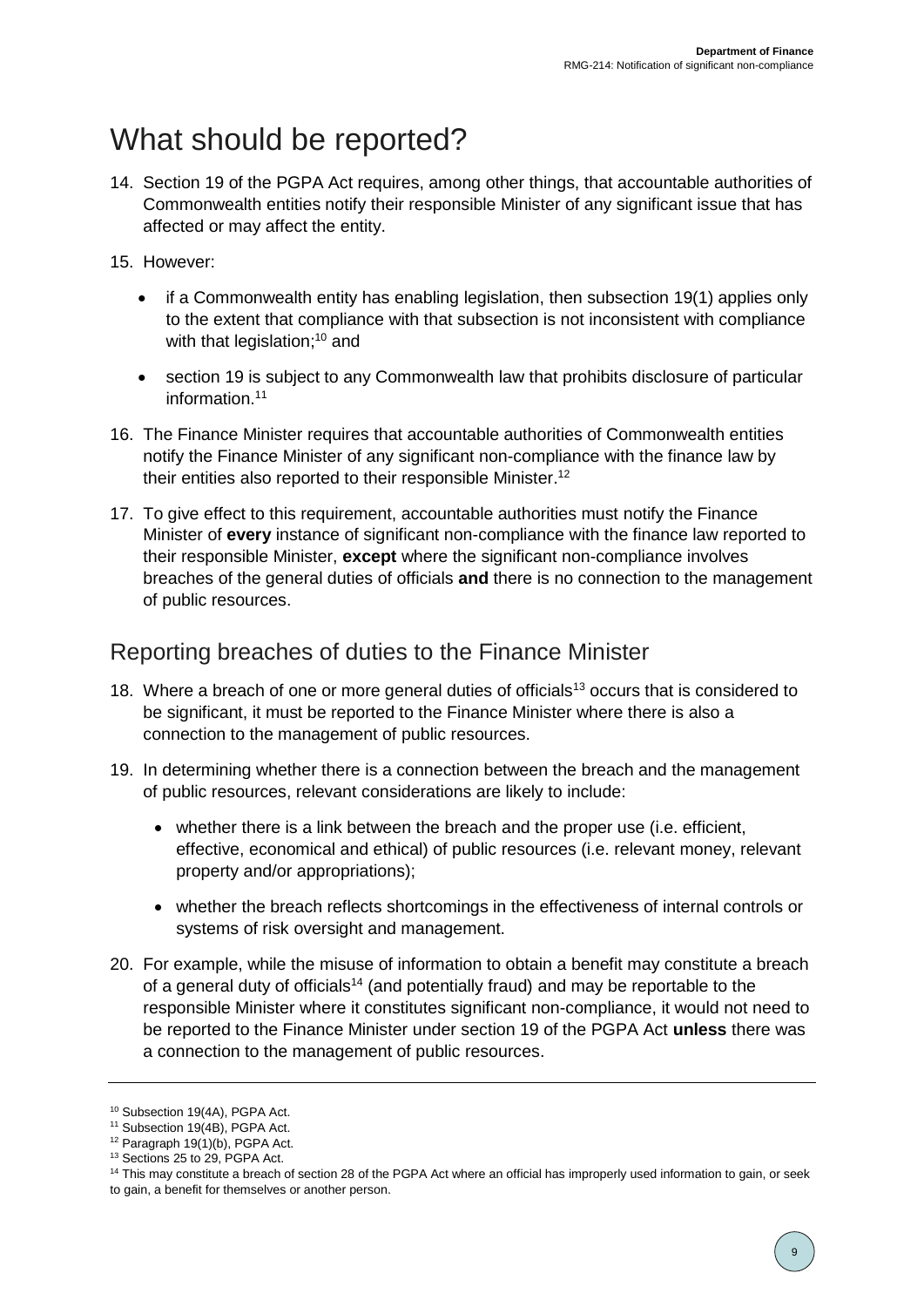21. Fraudulent activity by non-officials (e.g. independent contractors who have not been prescribed as officials) may also constitute significant non-compliance with the finance law, e.g. where there has been a failure to establish and maintain an appropriate system of internal controls.

## <span id="page-9-0"></span>What about matters determined not to be "significant" non-compliance?

- 22. Not all matters will be significant enough to warrant reporting. Matters that are not required to be reported include:
	- low volumes of instances where grants and procurements are reported late;
	- low volume and/or non-systemic instances of non-compliance with the entity's accountable authority instructions;
	- minor instances of non-compliance with the duties of officials where the matter is dealt with by management; and,
	- inadvertent credit card misuse that is identified by the relevant official and/or the entity's system of internal control and repaid.
- 23. While a matter may not be sufficiently significant to report to the responsible Minister and/or the Finance Minister, entities are encouraged to review all incidents of non-compliance as these could indicate internal control problems or the beginning of more systemic issues.
- 24. The identification and reporting of non-compliance could also be used as the basis for improving the efficiency and effectiveness of entity internal controls and increasing awareness and understanding of the PGPA framework. For example, non-significant non-compliance could be brought to the attention of the audit committee to gauge the effectiveness of the internal controls of the entity.
- 25. Audit committees play a key role in the governance of Commonwealth entities. If properly utilised, they can significantly support the accountable authority in meeting their duties and responsibilities under the PGPA Act. The PGPA Rule also requires audit committees to review the appropriateness of the accountable authority's system of internal control. <sup>15</sup> For further information, refer to *[RMG No.202: Audit Committees.](https://www.finance.gov.au/resource-management/audit-committees/)*

# <span id="page-9-1"></span>Process for reporting significant non-compliance

### <span id="page-9-2"></span>When to report?

26. The responsible Minister must be notified of significant non-compliance as soon as practicable after the accountable authority becomes aware of the issue.<sup>16</sup>

<sup>15</sup> Paragraph 17(2)(d), PGPA Rule.

<sup>16</sup> Paragraph 19(1)(e), PGPA Act.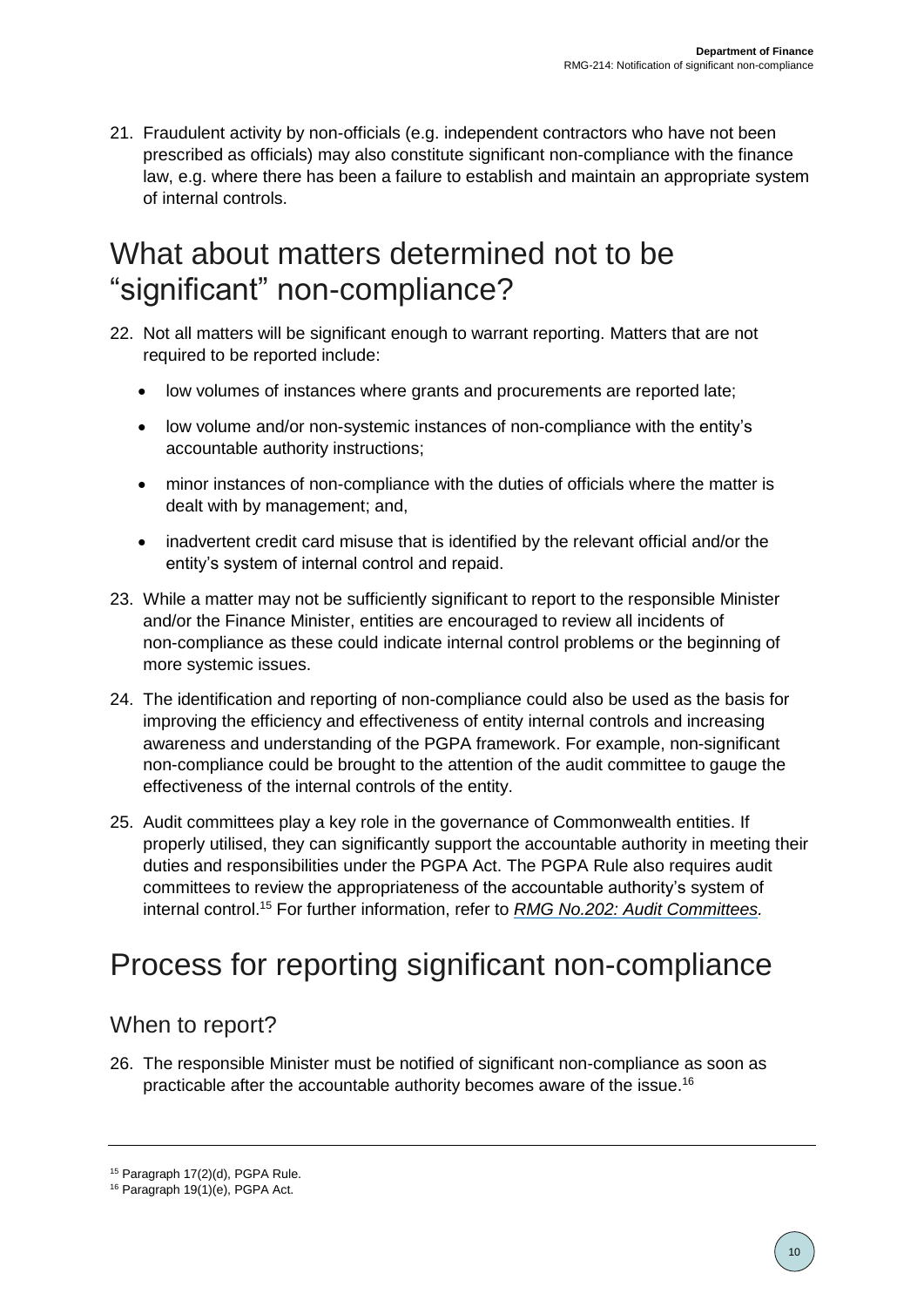- 27. What constitutes 'as soon as practicable' will vary with circumstances and may depend on the nature and risk associated with an instance of significant non-compliance.
- 28. For example, some significant issues necessitate immediate notification (e.g. due to their scale or ramifications) whereas other notifications may be more appropriately grouped together and notified according to a schedule agreed with the responsible Minister.
- 29. The timing of the reporting to the Finance Minister is generally expected to align with the timing of notifications provided to the responsible Minister.
- 30. Fraud may have significant consequences for the entity. Therefore, accountable authorities are encouraged to report suspected fraud that may be significant at an early stage, even where investigations may be ongoing (it is not necessary to report sensitive details). This is to support the provision of sufficient information to support ministers in discharging their responsibilities as members of the government accountable to Parliament and the community, including managing and reporting on Commonwealth spending and risk management (including financial and reputational risks).

### <span id="page-10-0"></span>Format for reporting to the responsible Minister and the Finance **Minister**

- 31. The format in which an entity notifies the responsible Minister of significant issues is for the accountable authority to determine, in consultation with their responsible Minister, as appropriate.
- 32. The Finance Minister is to be notified in writing in line with entities' internal procedures for addressing a minister other than your portfolio minister.<sup>17</sup>
- 33. When notifying the responsible Minister and the Finance Minister, accountable authorities are encouraged to include a description of the nature of the non-compliance with the finance law as it relates to the entity. Accountable authorities are also encouraged to describe the remedial action taken, or proposed to be taken, by the entity to ensure that the effects of the non-compliance have been addressed. This may include the use of measures designed to prevent or reduce similar non-compliance occurring in the future.
- 34. If a matter of non-compliance occurs that affects two or more entities, then each entity's accountable authority would need to determine whether the non-compliance is a significant matter affecting their entity, and whether to notify their minister. One entity informing a minister of a non-compliance matter would not absolve the accountable authority of another entity from notifying their responsible Minister of the same matter if it were considered significant for their entity.
- 35. When reporting fraud to the Finance Minister, a high level description is sufficient (sensitive details are not necessary). For example:

*[Entity] has identified [number] instances of potential fraud which are currently under investigation. The investigation involves [insert brief description, e.g. possible misuse of* 

<sup>&</sup>lt;sup>17</sup> This would generally be a letter to the Finance Minister, or a letter to the responsible Minister copied to the Finance Minister, with attachments as required. If you have any questions, please contact PMRA at *[pmra@finance.gov.au](mailto:pmra@finance.gov.au)*, or your Agency Advice Unit in the Department of Finance. See also Appendix B.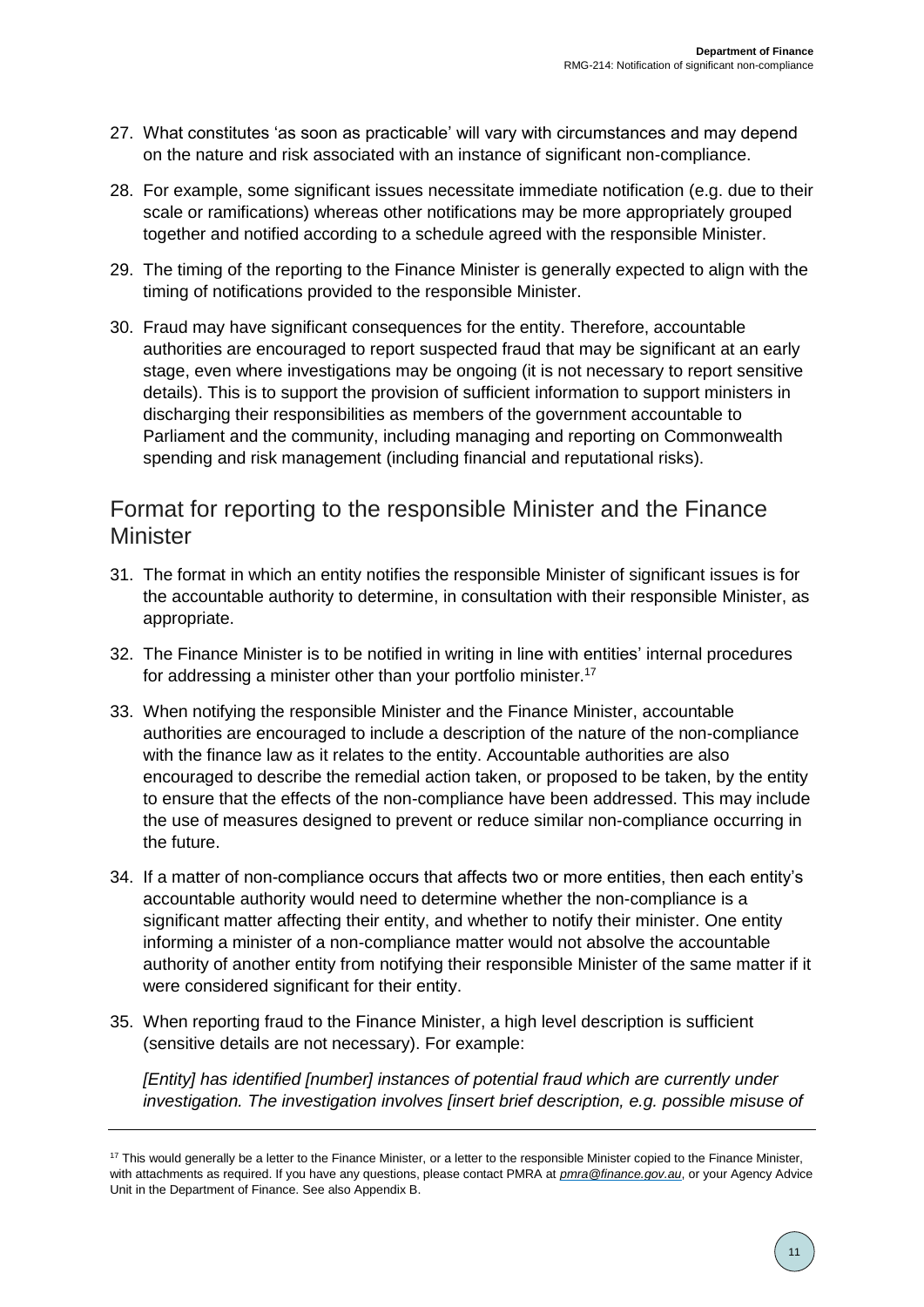*a Commonwealth credit card over an extended period of time. The quantum of money involved is yet to be determined, however the issue may attract media attention].*

- 36. Once reported, the accountable authority is not required to provide progress updates on the matter to the Finance Minister (including once the investigation has concluded). However, the Finance Minister may choose to follow up with the relevant entity to follow the progress.
- 37. The accountable authority would be expected to have processes and systems in place to ensure that an appropriate record of what has been advised to the minister is kept, which would assist the entity in meeting annual reporting requirements under the PGPA Rule. 18
- 38. The model letter provided (**Appendix B**) may be used as a guide when preparing letters to the Finance Minister.

## <span id="page-11-0"></span>Additional reporting in the annual report

- 39. The PGPA Rule requires that Commonwealth entities' annual reports must include a statement of any significant issues reported to the responsible Minister during the reporting period under paragraph 19(1)(e) of the PGPA Act that relate to non-compliance with the finance law.<sup>19</sup>
- 40. The PGPA Rule also requires that, if such a statement has been included in the annual report, the report must also include an outline of the actions taken to remedy the non-compliance. The format, wording and content of the statement is at the discretion of the accountable authority.
- 41. The level of detail that is included in an annual report will depend on the circumstances and generally would need to be proportionate with the nature and extent of the non-compliance. Entities need to consider the extent of public disclosure that would be appropriate, for example, taking into account the requirements of the *Privacy Act 1988* or where disclosing certain information could potentially prejudice investigations or legal action.
- 42. If a matter of non-compliance occurred which affected two or more entities, and resulted in two or more entities notifying their respective ministers, then each entity would need to reference the non-compliance in their annual report.
- 43. When reporting in the annual report, entities may provide additional information to update the status of investigations. For example:

*XX instances of possible serious fraud were reported to the responsible Minister during the 20XX-XX reporting period. Of these, XX instances were found not to constitute fraud, XX have been referred to the Australian Federal Police, and XX are under ongoing investigation by the entity.*

44. It is a matter for accountable authorities as to whether they provide an update on matters reported in previous reporting periods. For example:

<sup>&</sup>lt;sup>18</sup> Sections 17AG (non-corporate Commonwealth entities) and 17BE (corporate Commonwealth entities) of the PGPA Rule.

<sup>19</sup> Sections 17AG and 17BE of the PGPA Rule.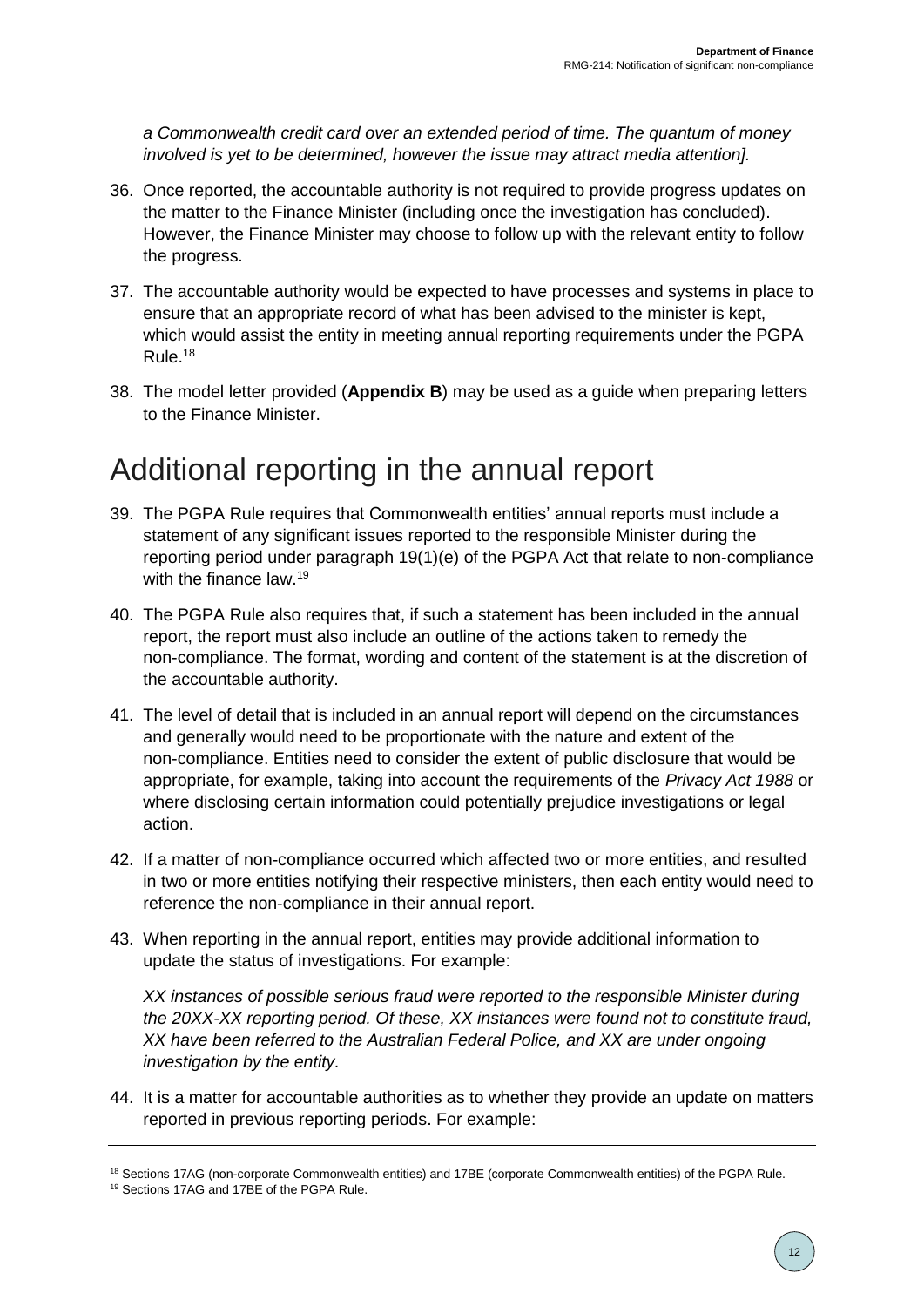*[Entity] previously reported that it was investigating an instance of fraud in the 20XX-XX annual report. This investigation was completed in 20XX-XX and did not result in any findings of fraud.*

- 45. If an entity has not notified its responsible Minister of any significant non-compliance during the reporting period, it may wish to consider including a comment to that effect in its annual report.
- 46. For further information, refer to:
	- *[RMG No. 135: Annual reports for non-corporate Commonwealth entities](https://www.finance.gov.au/resource-management/performance/)*, and
	- *[RMG No. 136: Annual reports for corporate Commonwealth entities](https://www.finance.gov.au/resource-management/performance/)*.

## <span id="page-12-0"></span>Case studies

- 47. Below are some case studies designed to illustrate the considerations that may be relevant in determining whether an issue constitutes significant non-compliance.
- 48. In regard to the case studies below, there are a number of potential actions that could be taken in order to mitigate or remedy the non-compliance. The action proposed or taken would depend on the circumstances and would generally need to be proportionate to the non-compliance.
- 49. For example, the entity may revise its internal controls and delegations or authorisations, including its accountable authority instructions and/or operational guidance or manuals. It may also take steps to improve staff understanding and capability through education and training to decrease the risk of future non-compliance.

#### **Case Study 1: Non-compliance with the Commonwealth Procurement Rules**

In a given financial year, a medium-sized non-corporate Commonwealth entity identified 500 instances of non-compliance with the requirement under the Commonwealth Procurement Rules to report contracts awarded above \$10,000 within 42 days on AusTender.

In the context of the Commonwealth this may not be considered significant, being less than 1 percent of all contracts reported on AusTender for the financial year. Furthermore, the contracts were subsequently reported on AusTender.

However, within the context of the individual entity, this could represent a significant non-compliance issue. In determining whether the breaches are significant, the accountable authority may have regard to the volume of contracts undertaken by the entity in a financial year (and the associated monetary value) and whether this is a systemic issue. For example, non-compliance of this size and nature may have been an ongoing issue for the entity over several financial years.

The accountable authority determined that, within the context of the entity, this represented a significant non-compliance issue, as this was a high volume of instances compared with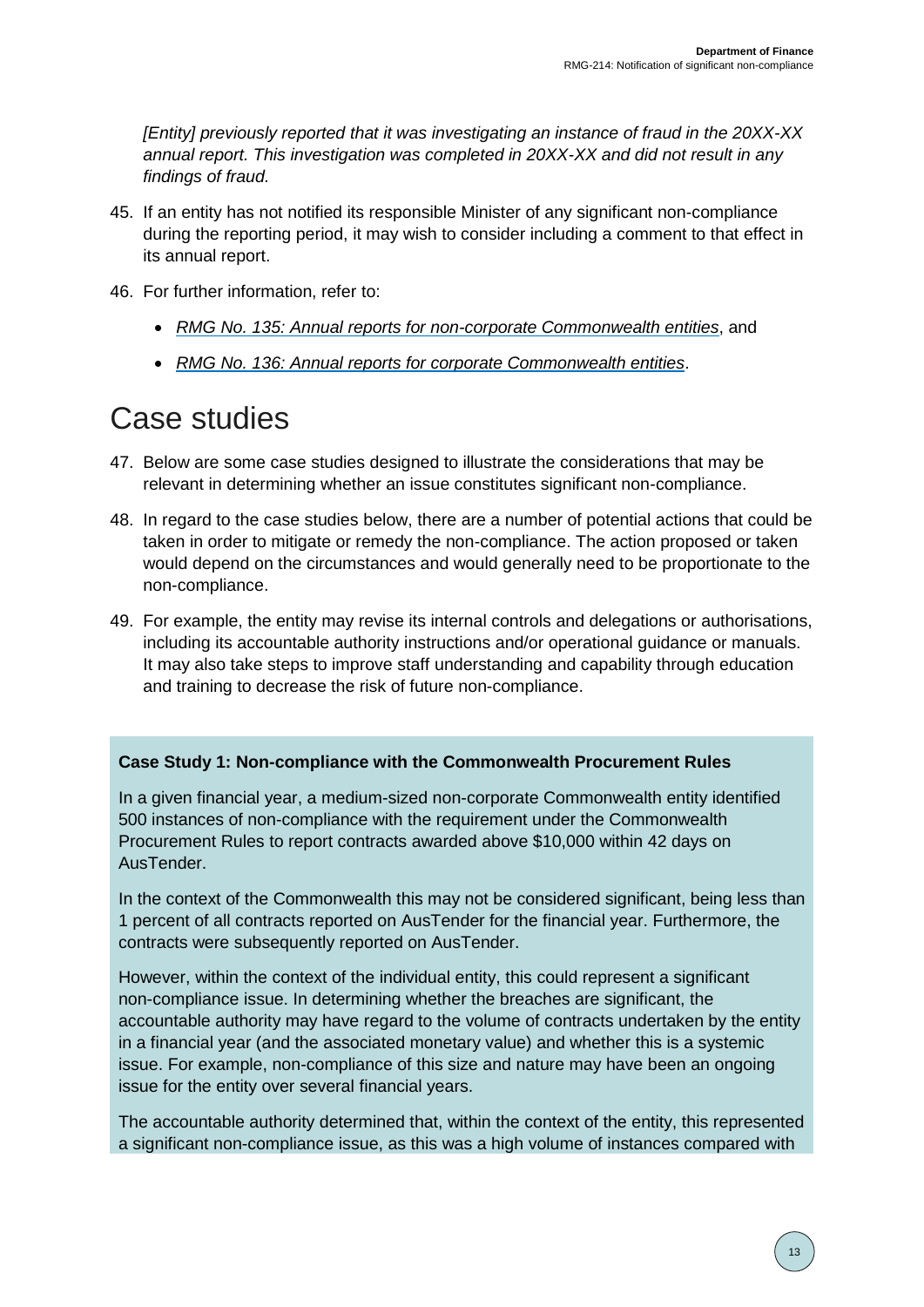the total number of procurements undertaken by the entity in that financial year. The responsible Minister was notified and the Finance Minister was also notified by letter.

As agreed with the responsible Minister, the accountable authority reported these at the end of the financial year as a consolidated report of non-compliance with the Commonwealth Procurement Rules.

The accountable authority also outlined remedial action that would be taken to reduce the risk of reoccurrence, including providing staff training and revising internal controls to reduce the occurrence of non-compliance with the Commonwealth Procurement Rules.

#### **Case Study 2: Intentional misuse of a Commonwealth credit card by an official (fraud)**

The internal audit function of a large non-corporate Commonwealth entity identified multiple instances of Commonwealth credit card misuse by an official over a given financial year. The credit card had been used for personal purposes, including non-work-related travel, sporting memberships and entertainment. Internal controls had been designed to prevent spending with a certain category of merchants, however transactions were still identified against this category. Over \$50,000 had been spent by the official over the financial year. The misuse was determined to be intentional, and the matter was referred to police for investigation.

Within the context of the individual entity, this could represent a significant non-compliance issue. In determining whether the alleged breaches were significant, the accountable authority had regard to the financial loss and the reputational risks to both the entity and the Commonwealth (including public perception), and the effectiveness of the entity's internal controls around credit card oversight and detecting misuse.

Although the police investigation was ongoing, the accountable authority determined that the conduct of the official could be a breach of the general duties of officials, and was significant enough to report at an early stage to their responsible Minister and, given the connection to the management of public resources, the Finance Minister via letter.

The accountable authority provided a high level description of the suspected non-compliance with the finance law to their responsible Minister and the Finance Minister.

The fraud charges were proven 12 months later. The accountable authority was not required to write again to the Finance Minister to provide notification of the conclusion and outcome of the investigation.

The accountable authority took remedial action to reduce the risk of reoccurrence, including applying financial caps on credit cards, reviewing blocks on spending categories, and requiring more frequent checks on credit card use.

The entity also complied with fraud reporting requirements, as appropriate. For further information on fraud reporting, refer to *[Resource Management Guide No. 201: Preventing,](https://www.ag.gov.au/Integrity/FraudControl/Documents/FraudGuidance.pdf)  [detecting and dealing with fraud](https://www.ag.gov.au/Integrity/FraudControl/Documents/FraudGuidance.pdf)*, the Commonwealth Risk Management Policy and the *[Commonwealth Fraud Control Framework](https://www.ag.gov.au/Integrity/FraudControl/Pages/FraudControlFramework.aspx)*.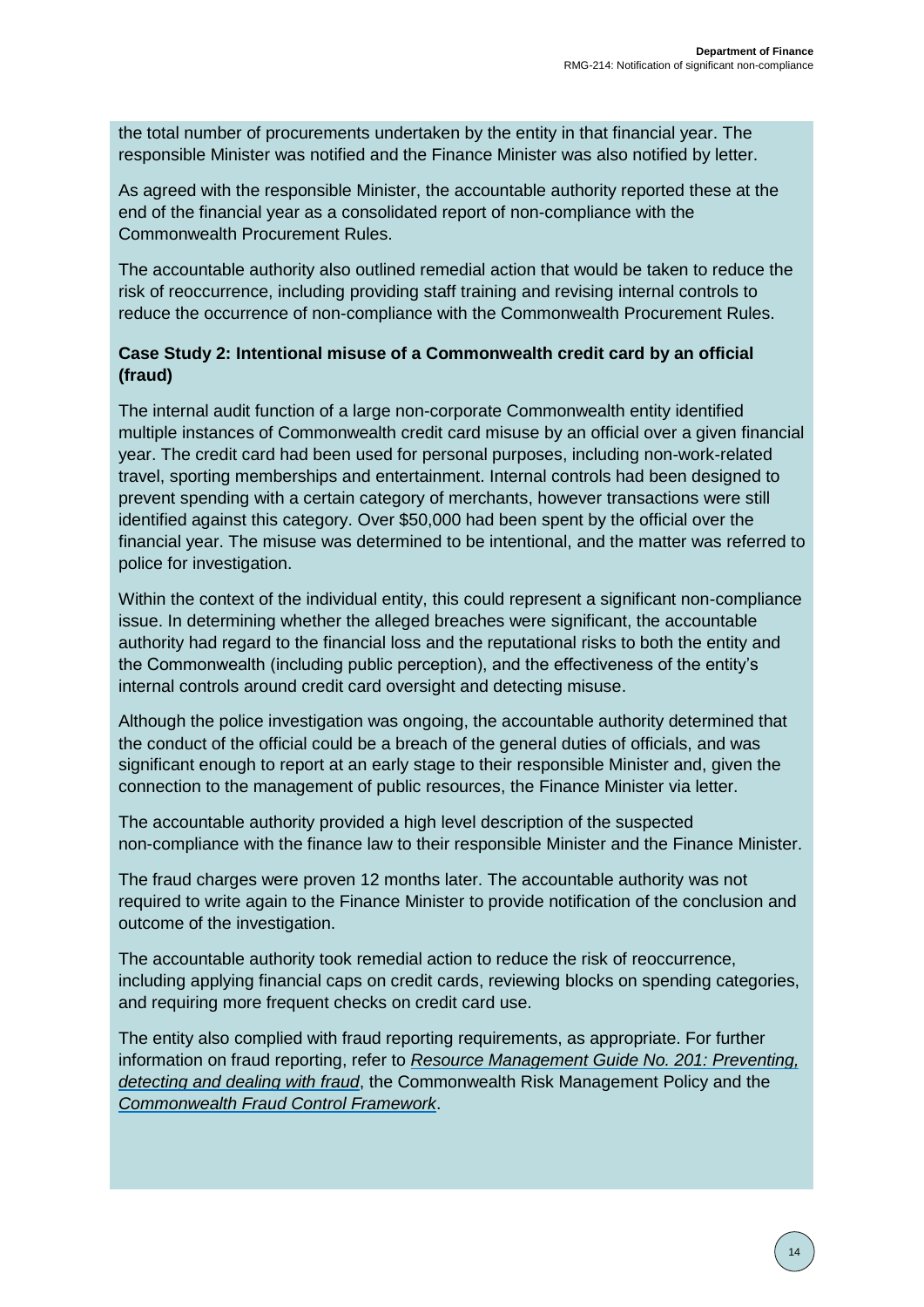### **Case Study 3: Accidental misuse of a Commonwealth credit card by an official**

Several officials of a non-corporate Commonwealth entity identified they had mistakenly used their Commonwealth credit card for personal purposes, including non-work-related travel and personal expenses. The amount spent by each official was small, and the officials self-reported the misuse and repaid the amounts.

The accountable authority determined that this did not constitute significant non-compliance, as the misuse by the officials was determined to be non-intentional, the amounts were relatively low value and promptly repaid, and the accidental misuse did not create a material risk to the entity.

However, action was taken to mitigate the chance of reoccurrence, including staff education and more frequent checks on entity credit cards.

#### **Case Study 4: Misuse of a charge card by a non-official**

A large non-corporate Commonwealth entity's internal audit function identified that a member of the public had obtained an entity fuel card issued to an entity official when it was left behind in a vehicle. The amount fraudulently spent on the card was \$50,000 over a 12 month period.

In the context of the entity, this could represent a significant non-compliance issue, with officials breaching their duty to discharge their duties with the degree of care and diligence that a reasonable person would exercise. While internal audit detected the issue, there may also be internal control shortcomings as the loss of the fuel card was not discovered for 12 months and monthly accounts continued to be paid.

The accountable authority determined that this represented a significant non-compliance issue, given the late detection of the fraud, the amount fraudulently spent on the card and reputational risks to both the entity and the Commonwealth (including public perception). The accountable authority notified their responsible Minister and the Finance Minister.

The accountable authority also provided details on the remedial action taken, which included reviewing internal controls, more frequent checks on entity charge cards and staff education.

### **Case Study 5: Officials investigated for alleged fraud (not reported to the Finance Minister)**

Officials of a corporate Commonwealth entity were investigated on suspicion of misusing their position and colluding to import illegal goods for personal benefit over an extended period of time.

The accountable authority determined the alleged conduct of the officials may, if proven, be a breach of the PGPA Act (general duties of officials) and other legislation dealing with criminal offences. The alleged conduct of the officials may also reflect shortcomings in internal controls and anti-corruption measures.

The accountable authority reported the matter to their responsible Minister under section 19(1)(e) of the PGPA Act and took remedial action to reduce the risk of reoccurrence, including reviewing internal controls.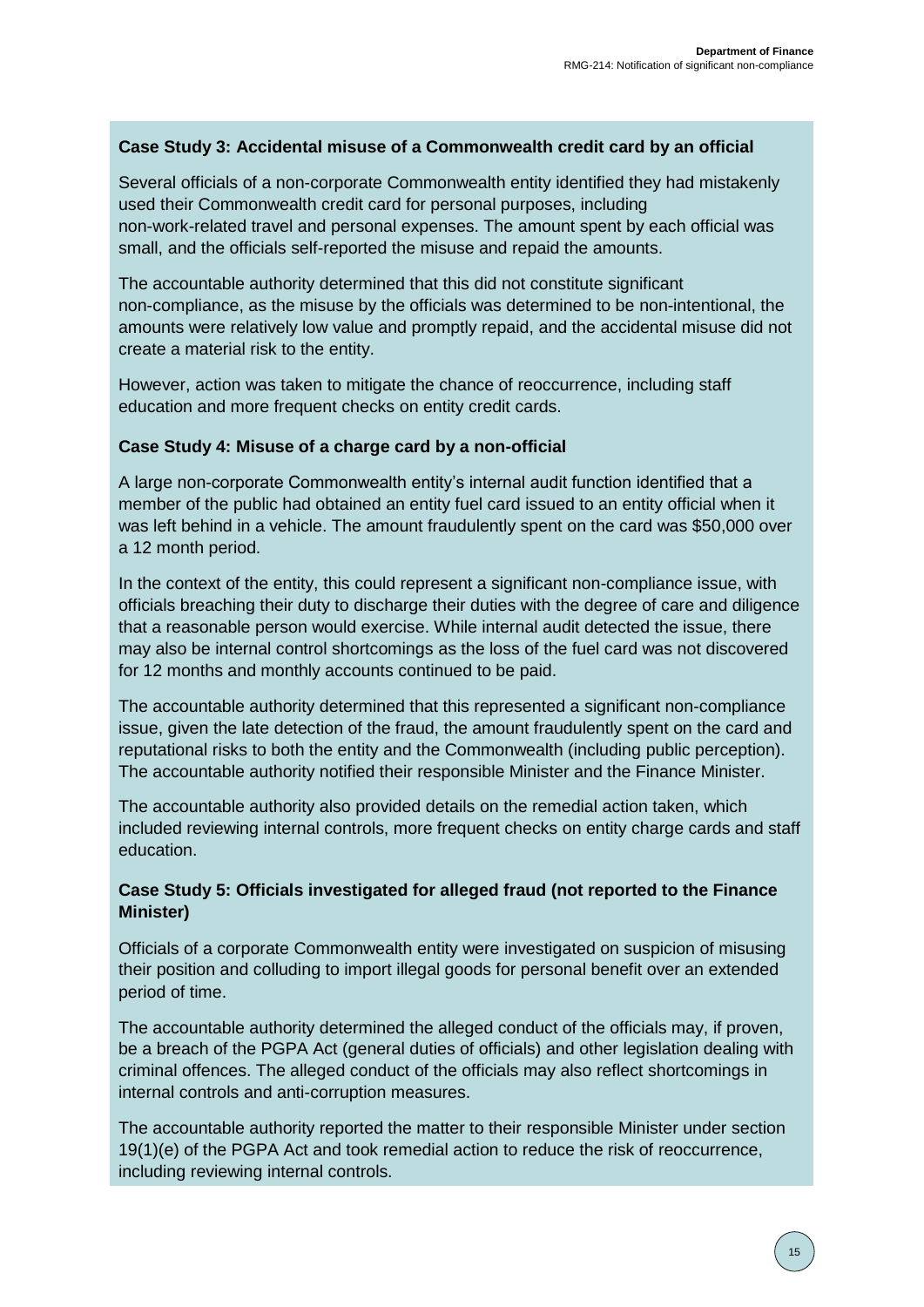However, the accountable authority determined that while the conduct concerned a breach of duties, there was insufficient connection to resource management (i.e. did not involve relevant property or relevant money), and therefore did not report it to the Finance Minister under section 19 of the PGPA Act.

### **Case Study 6: Unauthorised entry into arrangements involving relevant money by non-officials**

A medium-sized non-corporate Commonwealth entity engaged contractors to assist with a project being carried out by the entity. As the entity intended for officials of the entity to oversee the project, the contractors were not prescribed as officials and were not provided with relevant financial delegations to enter arrangements and commit relevant money under the PGPA Act. The contractors were later discovered to have entered arrangements on behalf of the entity and committed over \$100,000 of relevant money without the appropriate authority and oversight by entity officials.

This may reflect issues with internal controls (including financial delegations and accountable authority instructions), as non-officials are entering arrangements under the PGPA Act without appropriate legal authority and without sufficient oversight, resulting in financial consequences for the entity.

The accountable authority determined that this represented a significant non-compliance issue in the context of the entity's operations (given the failure of internal controls, value of the non-compliance and the involvement of relevant money). The responsible Minister was notified and the Finance Minister advised via letter at the same time.

The accountable authority also provided details on remedial action, which included staff training and reviewing internal controls around spending relevant money.

#### **Case Study 7: Shared services – multiple accountable authorities**

A Shared Services Centre of Excellence (Hub) provided shared services functions to three Commonwealth entities (clients). As part of their Memorandum of Understanding (MoU) with the Hub, the accountable authorities of the three clients provided specific accountable authority instructions under section 20A of the PGPA Act to the officials of the Hub in relation to the expenditure of relevant money on their behalf. Officials within the Hub were found to have breached the Hub's and the clients' accountable authority's instructions in failing to document evidence in support of credit card transactions in the internal financial system. There were 100 breaches of the requirement across the three clients. Information was subsequently obtained from credit card holders, and there was no financial loss to the entity or Commonwealth.

Because the matter of non-compliance affected multiple entities, each entity's accountable authority considered whether the non-compliance constituted a significant matter affecting their entity, and whether to notify their minister.

The accountable authority of the Hub decided that there was no systemic failing in the Hub's system of internal controls, as the issue was detected, there was no financial loss, and the issue appeared to be a "once-off".

The accountable authority of each client considered that this did not constitute significant non-compliance, as the number of breaches was insignificant compared to the total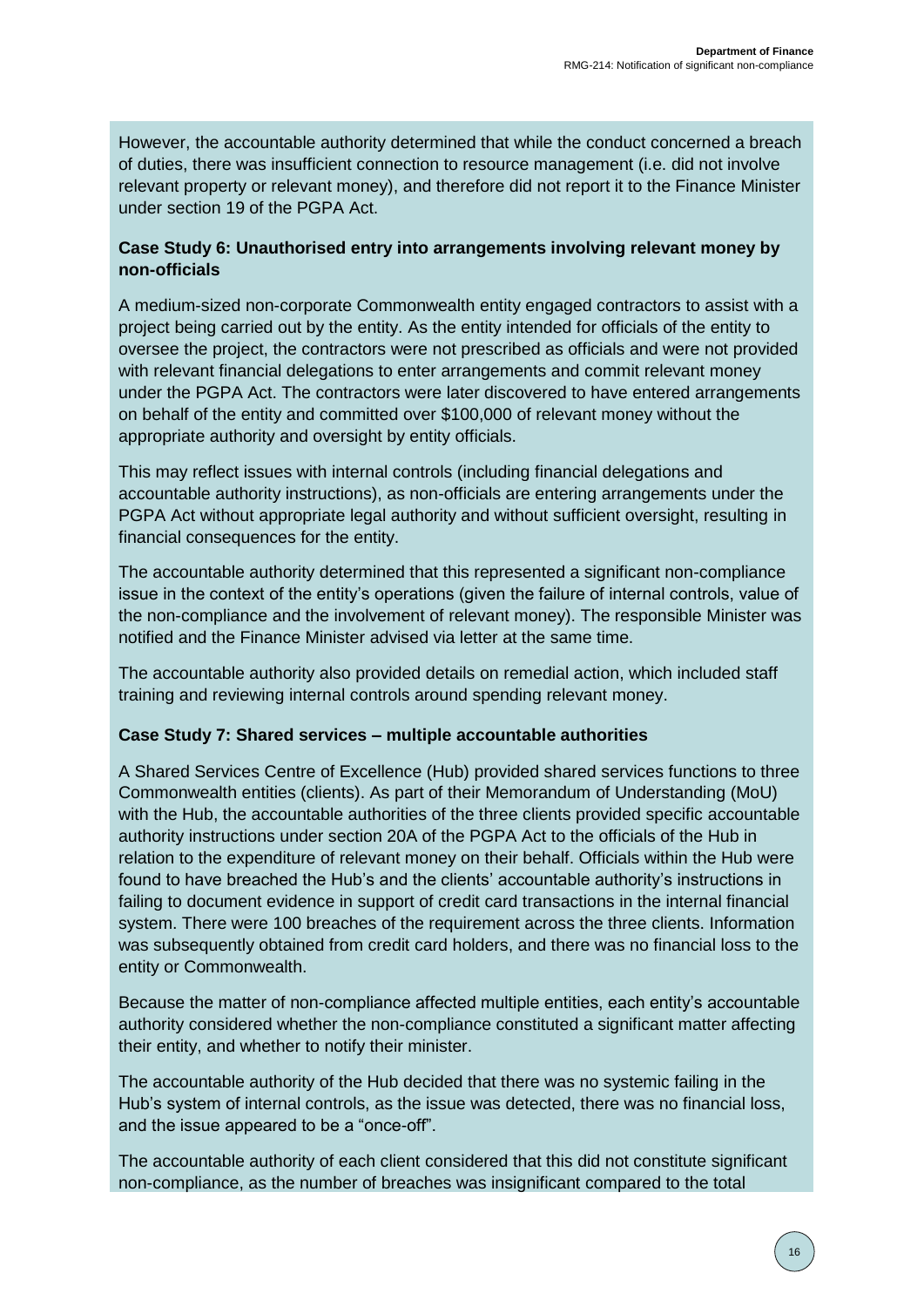number of credit card transactions recorded for the financial year for their entity, the noncompliance was quickly identified and remedied and there was no financial loss.

To reduce the risk of reoccurrence, the Hub reviewed and updated their operating procedures. The Hub engaged with each client and reviewed their MoU to ensure it remained fit for purpose. As part of the Hub's review of their operating procedures, the senior executive of the Hub reminded the Hub officials of their obligations and increased education and monitoring around credit card use.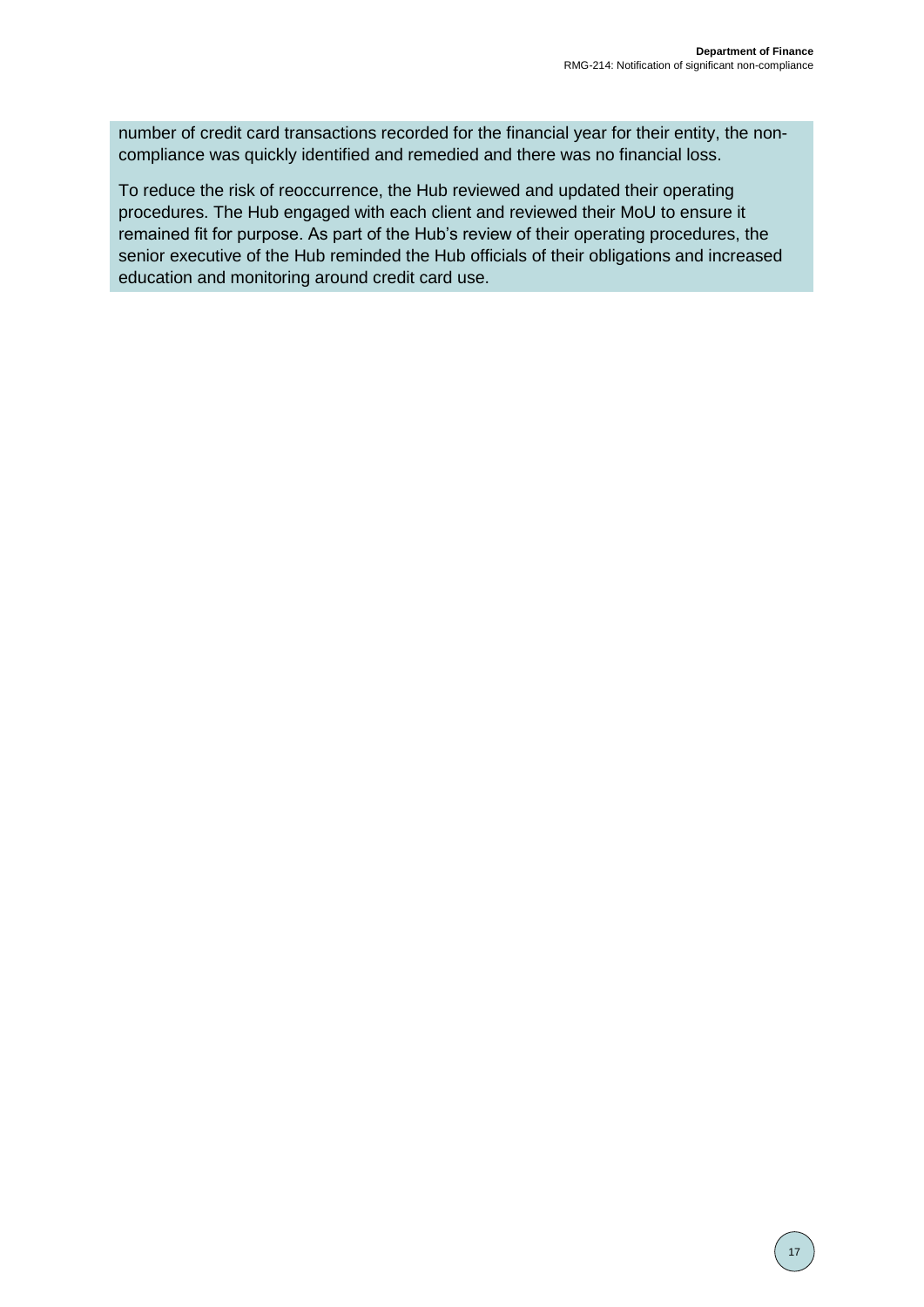# <span id="page-17-0"></span>Appendix A – Flow chart

<span id="page-17-1"></span>